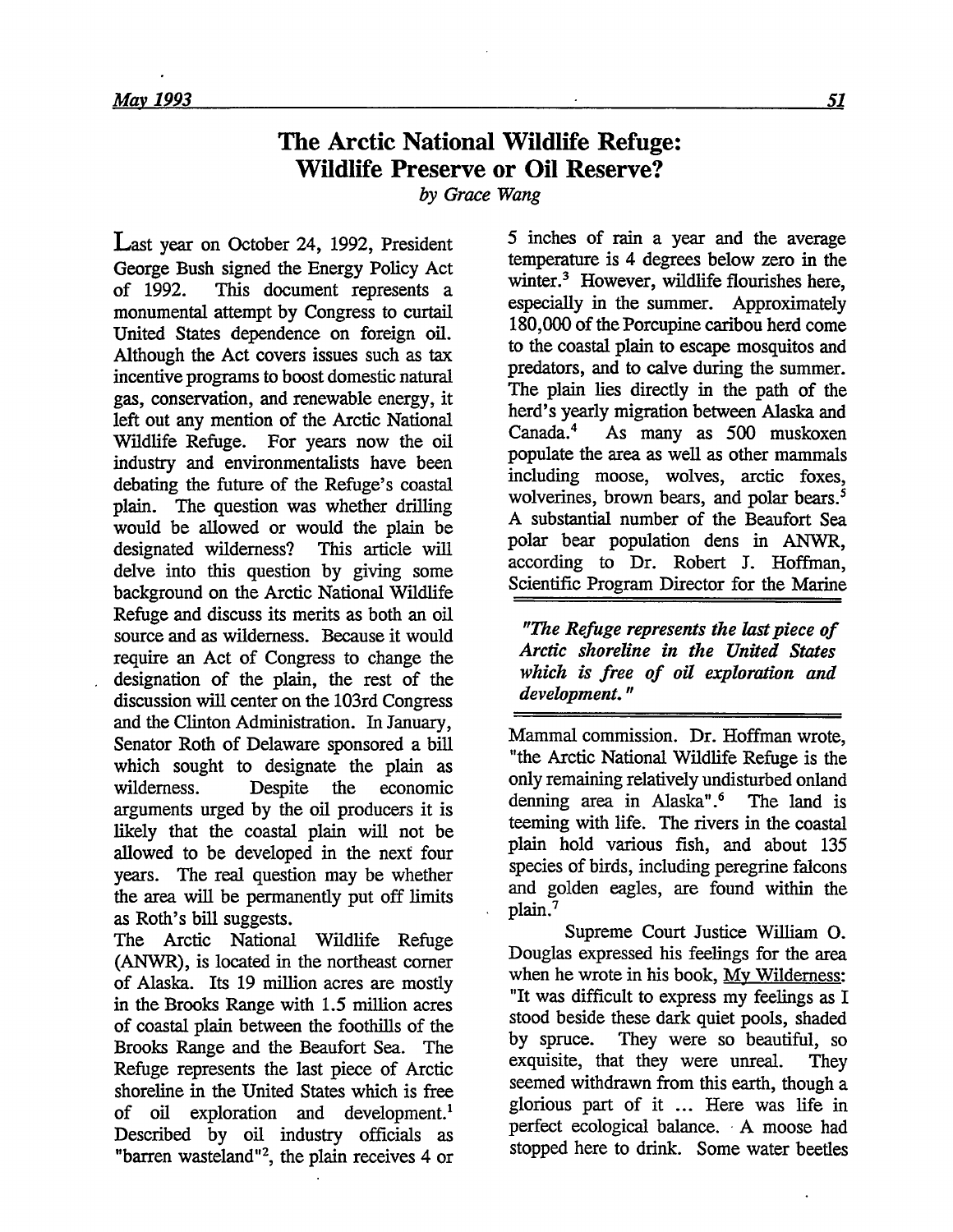skimmed the surface. Nothing else had seemed to invade this sanctuary. It was indeed a temple in the glades. Never, I believe, had God worked more wondrously than in the creation of this beautiful, delicate alcove in the remoteness of the Sheenjek Valley."8

The beauty that Justice Douglas described has been protected by congressional mandate since 1960. In that year the original 8.9 million acre Arctic National Wildlife Range was established by the Eisenhower Administration to preserve the area's unique wildlife,wilderness, and recreational values. Section 1002 of the 1980 Alaska National Interest Lands Conservation Act (ANILCA) added 97

*"Secretary of the Interior Donald Hodel recommended to Congress to approve full scale leasing of ANWR, saying that development could be constrained to reduce environmental impacts."*

million acres to Alaska's National Park and National Wildlife Refuge systems. The size of the original Arctic National Wildlife Refuge was more than doubled to 19 million acres and reclassified as a refuge.<sup>9</sup> In all, ANILCA added four new purposes for the park and refuge systems in Alaska: to conserve fish and wildlife populations and their habitats in their natural diversity; to fulfill international treaty obligations , such as migratory waterfowl agreements and the Canada-U.S. Porcupine Caribou Herd Treaty; to provide an opportunity for local residents to continue their subsistence way of life; and to protect water quality and quantity within the refuge. $^{10}$ 

Eight percent of ANWR, the coastal plain, was set aside as a special study area for possible development. Section 1002 of the ANILCA required a comprehensive inventory and assessment of the fish and wildlife resources of the coastal plain and an analysis of the impacts of oil and gas exploration, development and production.<sup>11</sup> Pursuant to section 1002 of ANILCA, the Department of the Interior investigated the oil and gas potential and the wildlife resources of ANWR. The 1987 report estimated that there was a 19% chance of finding economically recoverable oil; if any recoverable oil was found, then the mean would be 3.23 billion barrels.'2 At the time the report was issued, this would have translated into a 200-day supply of  $\text{oil.}^{13}$ (Annual U.S. consumption is over 6 billion barrels, half of which is produced domestically.) Secretary of the Interior Donald Hodel recommended to Congress to approve full scale leasing of ANWR, saying that development could be constrained to reduce environmental impacts. Oil analysts have often stated ANWR's potential as high as 9.2 billion barrels. Secretary Hodel wrote, "The Arctic Refuge coastal plain **...** is estimated to contain more than 9 billion barrels of recoverable oil, an amount approximately equal to Prudhoe Bay. $114$ According to the DOI assessment, there is about a one percent chance to recover this  $amount.<sup>13</sup>$ 

The major industry producers, the State of Alaska, and many of its citizens are grasping at this chance, slim though it might be. The oil industry is reportedly moving away from" the United States because the U.S. "environment" is not conducive to the industry's future.<sup>16</sup> Although many major oil companies have given up the fight, $17$ With 3.2 billion barrels they could receive net economic benefits of \$79.4 million.'8 The State of Alaska would receive 90% of the royalties.19 Initially it was thought Prudhoe Bay, the last great oil discovery, would run out soon. However North Slope oil production is declining at a slower pace than predicted. This production makes up 85% of the State's revenues. The trans-Alaskan oil pipeline is projected to shut down around 2010 unless another large source can be found to replace Prudhoe Bay.<sup>20</sup> Given that even if the go ahead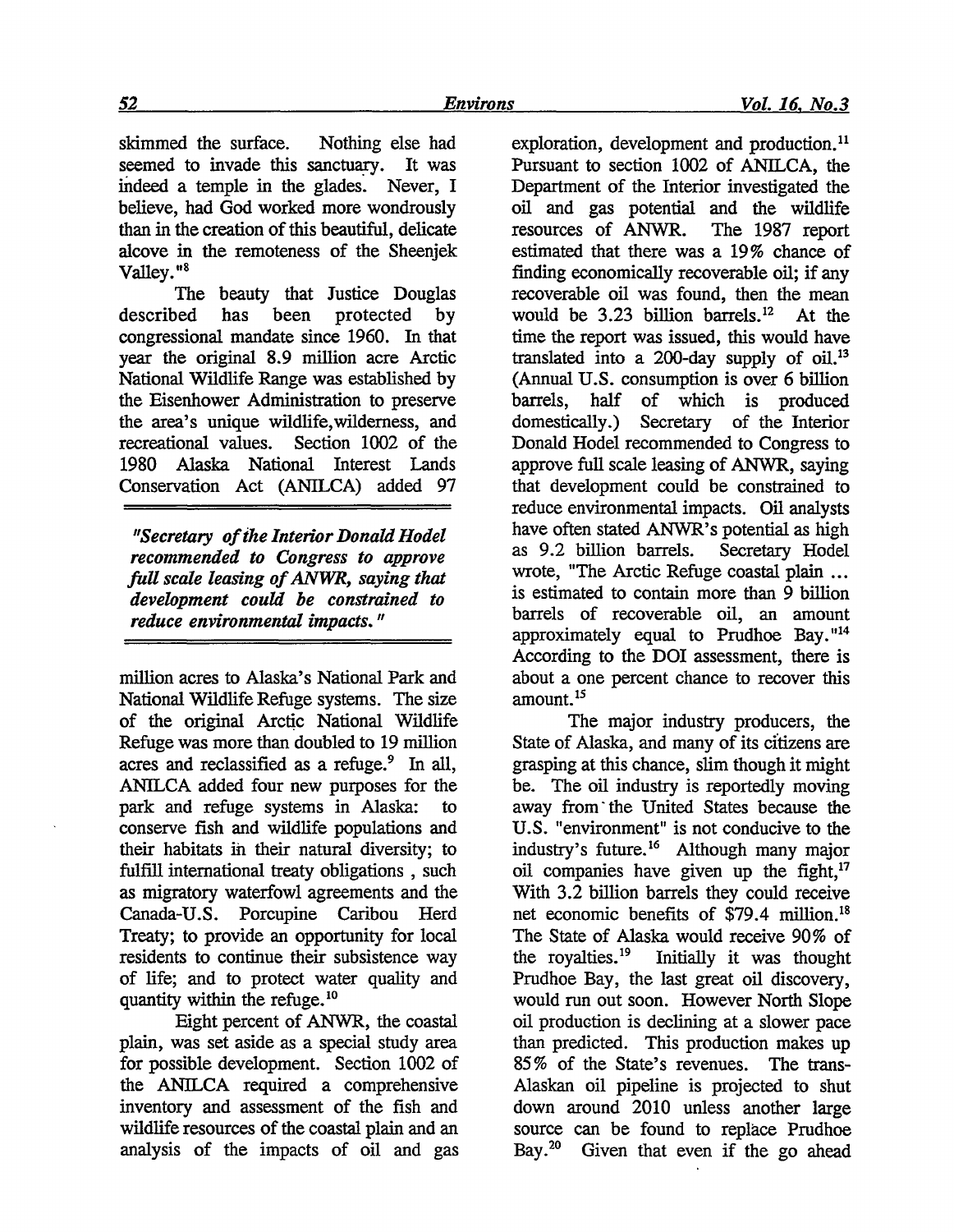were to come this year, oil production would probably not start until 2005 because of the exploration and set-up that must be done first.<sup>21</sup>

It is impossible to tell if there is any recoverable oil in ANWR. Only one exploratory well has been drilled, a 15,193 foot well in 1985 by Chevron Corp. and British Petroleum on refuge land owned by the Inupiat Eskimos of Kaktovik; "KIC No.1" was capped in 1986. Whatever was discovered is a mystery; the people who know the results aren't talking. $22$  ARCO struck oil last year in ANWR, but in the federal waters 16 miles offshore. This find yielded high quality crude at a rate of  $3,400$ <br>barrels a day.<sup>23</sup> The ARCO find was The ARCO find was viewed **by** the Bush administration as additional support for drilling.24

President Reagan and President Bush supported opening the Reserve to oil exploration and drilling. Since the OPEC crisis, there has been interest in the United States to reduce dependency on foreign oil. The instability in the Middle East added weight to this concern. After the Exxon-Valdez incident bills to permit drilling stalled in Congress.<sup>25</sup> After the recent Gulf War, drilling in ANWR was a key piece in President Bush's proposed National<br>Energy Strategy.<sup>26</sup> The State of Alaska The State of Alaska and the oil and gas industry played on the fears generated by the Persian Gulf War, and pointed out that a new large source of domestic oil would reduce United States' dependence on oil imports. They also cited increased revenue and the creation of new jobs as a reason to open drilling.<sup>27</sup> However, when President Bush signed the Energy Policy Act of 1992 on October 24, 1992, ANWR drilling was not a part of it. The continuing debate on ANWR forced Senator Johnston (D-LA), co-sponsor of the 1991 Senate Energy Bill to pull it out of the final revision.<sup>28</sup> As Dan Fager, a lobbyist for Chevron stated, "The non-event is probably the biggest event. **"29**

The Arctic coastal plain is an asset to

the United States. The debate has been over what kind of asset it is. Environmentalists would like to preserve the peace and tranquility of the refuge and insure that the herd of 180,000 caribou which migrate from Canada to give birth in the Refuge each year can continue to do so without interference from the oil industry. The other perspective is represented by former Interior Secretary Donald Hodel who said in his formal recommendation in the assessment report: "My recommendation reflects my firm belief; based on demonstrated success at Prudhoe Bay and elsewhere, that oil and gas

*"The Arctic coastal plain is an asset to the United States. The debate has been over what kind of asset it is."*

activities can be conducted in the 1002 area [ANWR coastal plain] in a manner consistent with the need and desire to conserve the area's significant environmental values. **"30**

The questions to ask are, "Can there be another Prudhoe Bay? Should there be?". Hodel was referring to a Prudhoe Bay different from the one the environmentalists are familiar with. Studies of Prudhoe Bay, formerly a huge wildlife habitat, have found that there are over  $1,000$  oil spills a year.<sup>31</sup> The activity in Prudhoe Bay has caused significant declines in the wolf, grizzly bear, and polar bear populations.<sup>32</sup> A joint report by the National Resources Defense Council, the National Wildlife Foundation, and the Trustees of Alaska, "Tracking Arctic Oil," summarized the effects the oil industry has had on the North Slope. The report states that there has been a direct loss of 11,000 acres of habitat, 31,000 acres impacted by the Trans-Alaska pipeline and thousands of acres lost or altered by indirect impacts such as flooding by impoundments associated with roads and pads, and dust which kills vegetation and alters local habitat. There is also erosion of permafrost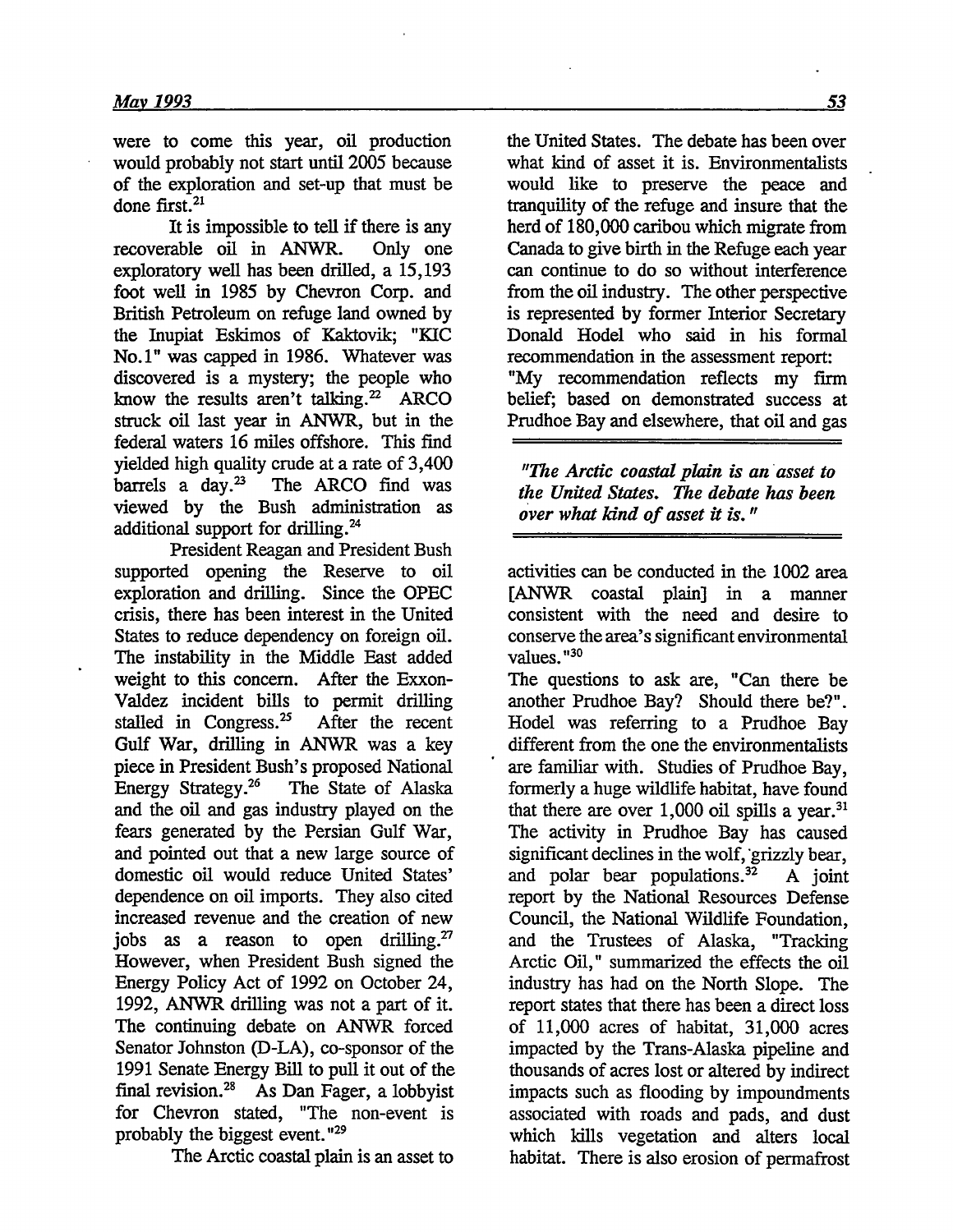caused by disturbance of tundra vegetation, pollution from oil industry waste, and fragmentation of habitat by roads, pipelines and facilities.<sup>33</sup>

Debbie Miller writes in her book, Midnight Wilderness, that Ave Thayer, the former manager of the Arctic Refuge, has seen considerable development and loss of wildlife habitat during his thirty-one years of<br>
United States Fish Wildlife Service United States Fish Wildlife Service fieldwork in Alaska. Mr Thayer has been in Prudhoe Bay both before and during oil development and "personally seen the land, lakes, and tundra ponds polluted with oil spills, drilling muds, camp sewage, and garbage. He has seen creekbeds destroyed for their gravel, the permafrost disrupted, and the numbers and diversity of wildlife reduced. Mr. Thayer says, 'I'm convinced that petroleum development here, on the coastal plain, is incompatible with the Arctic Refuge's purpose."<sup>34</sup> Natural Resources Defense Council scientist Lisa Speer points out that in the coastal plain's three-foot thick spongy tundra, which is "one of nature's harshest environments, any physical

*"'... petroleum development here, on the coastal plain, is incompatible with the Arctic Refuge's purpose. "'*

disturbance, even tractor tracks, can scar land for decades. Plants are more sensitive to air pollution than species in warmer climates. Toxic substances persist longer in the environment. And the impact of oil spills is more far reaching and long term than is in more temperate climates. **"**

So far, Prudhoe Bay oil fields have displaced 15,000 wild birds, workers have killed polar bears and grizzly bears because they "were a nuisance," and 400,000 larval fish have been sucked into a seawater treatment plant. A draft Fish and Wildlife report documented that Prudhoe Bay production each day produces 3,000 cubic yards of oil waste, and 40 million gallons of toxic brine. $36$ 

Senator Timothy Wirth (D-Col.) remarked, "The footprint on the land has all<br>the delicacy of dinosaur tracks."<sup>37</sup> the delicacy of dinosaur According to the DOI, more than 17,000 oil spills have been reported in and around Arctic oil developments since **1973.38** Not. all spills are accurately reported, and some are probably not reported at all. ARCO was fined \$206,000 by Alaska for underreporting a spill in August 1987 as being of one barrel. Investigation revealed that the spill was somewhere between 312 to 603 barrels. The spill affected 1.4 acres and is still being cleaned up.<sup>39</sup>

The oil industry has two counterarguments. First, it says that with technology developed since Prudhoe Bay, the "footprint", that is the ecological impact, would be smaller because the industry has learned to build on pilings to reduce thawing the permafrost and directional drilling techniques so that there are more individual wells per pad.<sup>40</sup>

There might be new technology, but it might not be successful on the coastal plain. ANWR's coastal plain has special conditions which would affect the technology or practices used. The plain's topography includes rolling foothills which could create problems with building roads or locating facilities; a road might have to meander to avoid extensive excavation. Prudhoe Bay in contrast is a flat plain. There are also fewer sources of water supply in ANWR and industry might have to excavate for water.<sup>41</sup>

The second argument the oil industry makes is that the size of the coastal plain **(1.55** million acres) is relatively small compared with the size of the remaining protected lands.  $(19.3 \text{ million acres})^{42}$  It also says that with the new technology, the size of the area affected would be reduced and only about 13,000 acres would be taken up by oil facilities within that **1.55** million acres. 43 However, by the time drilling could actually begin, the Trans-Alaska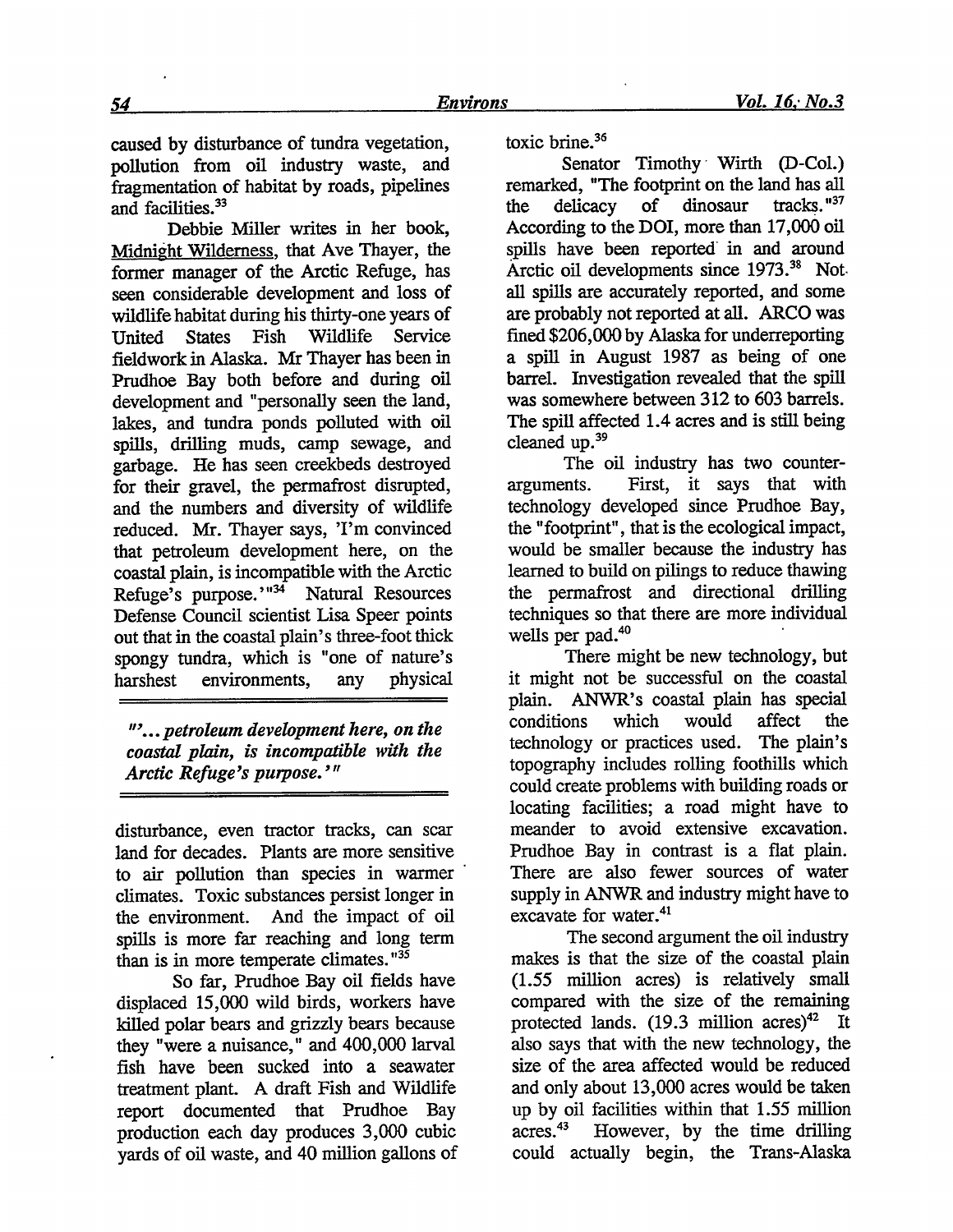Pipeline System would need extensive repair. In order for the pipeline to be used equipment and manpower would have to be present on the land. This would create more chances for environmental problems. And assuming that the DOI's most liberal projection of oil is correct, then there will be 4,000 tanker trips with many more<br>possibilities of spills.<sup>44</sup> The reality is possibilities of spills.<sup>44</sup> probably best stated in the November 1991 Senate Committee on Environment and Public Works Report. It said:

"(t)he Arctic Refuge is the only conservation system unit that protects, in an undisturbed condition, a complete spectrum of the arctic ecosystems in North America... The 1002 area is the most biologically productive part of the Arctic Refuge for wildlife and is the center of wildlife activity. ... (oil development) would result in long term changes in the wilderness environment, wildlife habitats, and native community activities currently existing, resulting instead in an area governed by industrial activities... The wilderness character of the 1002 area would be lost... (n)o further study or public review is necessary for the Congress to designate the 1002 area as wilderness. **"45**

Interior Secretary. Hodel had previously rejected the wilderness designation. He felt that with already 8 million acres of designated wilderness in the Arctic Refuge and 3 million acres adjacent in Canada, the 1002 areas value as statutory wilderness was not unique. $46$  There is uncertainty surrounding both the oil and the environmental assessments. It is unclear how much oil would be available from the plain, and no one can really say how drilling would affect the wildlife. What is known is that development will alter the pre-existing wild state of the region. $47$  Supporters of ANWR drilling have argued that the number of caribou have increased at Prudhoe Bay and therefore development is not environmentally damaging. However, if the region is valued because it is undeveloped, thus any development would be damaging

even if that development increases the numbers of some populations. The decision to lease the ANWR is an all-or-nothing decision.<sup>48</sup>

The debate has even pitted native Alaskans against each other. The Eskimoowned Arctic Slope Regional Corporation which owns the subsurface and mineral rights to 92,000 acres within and adjacent to the coastal plain reported that, "once the thermal balance is destroyed, it may take years to stabilize, during that time, ponds may develop as ice wedges melt and soils subside, altering terrain, ... or in extreme

*"(t)he Arctic Refuge is the only conservation system unit that protects, in an undisturbed condition, a complete spectrum of the arctic ecosystems in* **North** *America..."*

cases, resulting in erosion".<sup>49</sup> The leaders of the Inupiat Eskimo of Kaktovik, the only native village in the wildlife refuge, favor drilling because of the additional revenues. Not everyone in the village favors the prospect. The Inupiat's subsistence diet is based on bowhead whales and caribou. Those that are against drilling fear that the caribou migration patterns will be disturbed by drilling. Then there are the Gwich'in Athabascan residents of Arctic Village, who accuse the Inupiat of selling out. The Gwich'in fear that the Porcupine caribou herd calving patterns will be disrupted. The Gwich'in have depended on the caribou for generations. If the migration shifts or the caribou disappear it could mean doom for the 120 villagers. The Gwich'in have no financial stake in drilling.<sup>50</sup>

During the campaign, Bill Clinton stated that he opposed the developmeht of ANWR, and **Al** Gore repeatedly fought efforts to open ANWR in Congress when he served as senator from Tennessee.<sup>51</sup> In debates sponsored by Americans for Energy Independence and the National Energy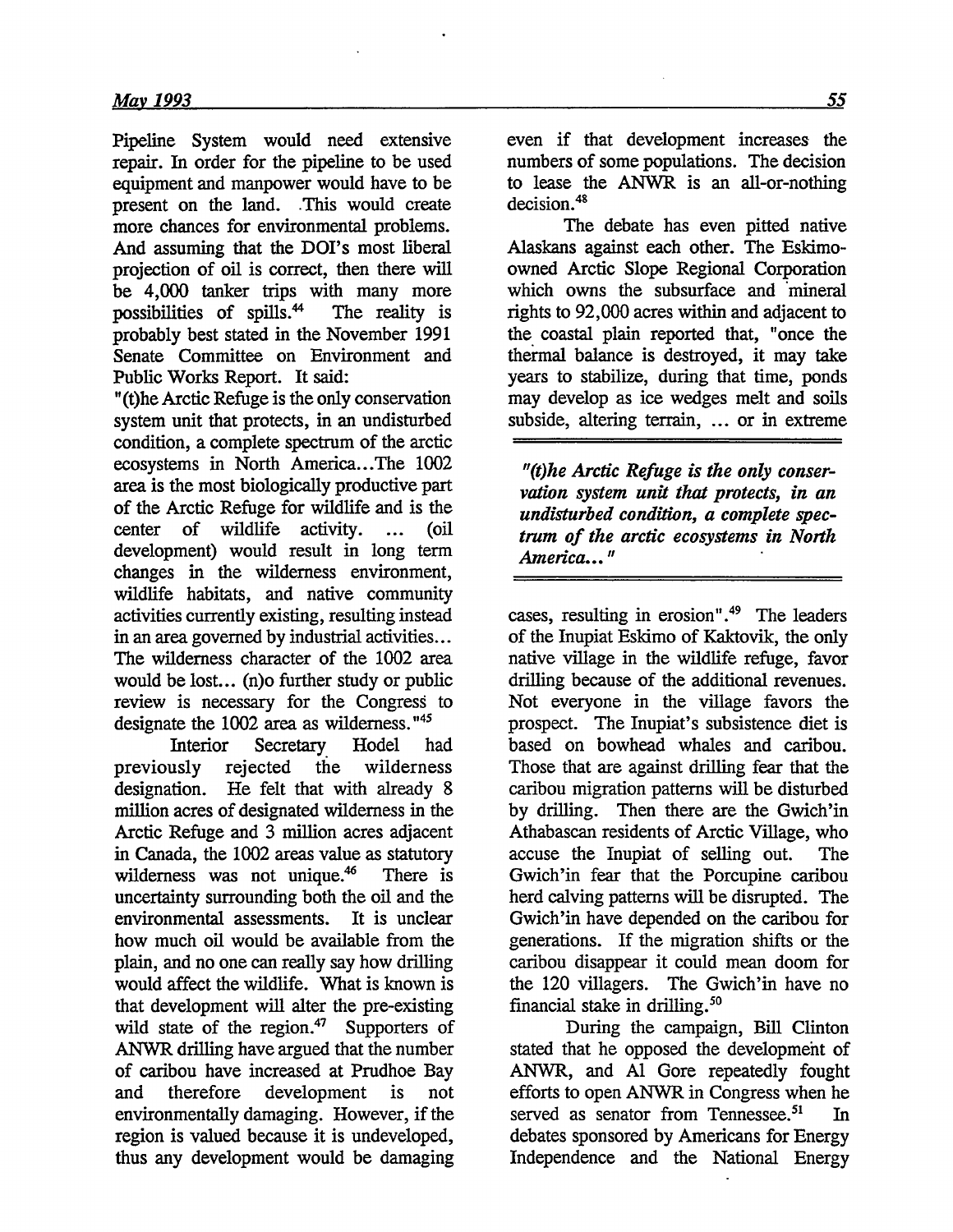Resource Organization, Bill Burton, energy adviser to Clinton when he was the Arkansas governor, stated Clinton's three "primary" objectives: promoting energy efficiency, natural gas, and renewable energy.<sup>52</sup> Burton stated that ANWR is off the table because "it isn't worth the risk" **.**

Despite such seemingly definitive statements, Clinton's policy towards ANWR is not entirely clear. In an article in **Alaska Business** Monthly John McClellan says that, although Clinton and Gore stated that they were in favor of designating the coastal

*"During the campaign, Bill Clinton stated that he opposed the development of ANWR, and Al Gore repeatedly fought efforts to open ANWR in Congress when he served as senator from Tennessee."*

plain of the Arctic National Wildlife Refuge as wilderness, they have also stated that they want to decrease oil imports and American dependence on foreign oil.<sup>54</sup>

Clinton seems to be heading in the general direction of ANWR protection with his appointments of Bruce Babbitt as Secretary of the Interior, and Hazel Rollins O'Leary as Secretary of Energy. Babbitt himself has admitted that he has made some "strong advocacy statements for the environment".<sup>55</sup> Speaking to Interior Department employees he said that he supported President Clinton's ban on drilling in the Arctic National Wildlife Refuge but would not say if he would advise the administration on whether to designate ANWR a wilderness area.<sup>56</sup> Being cautious and politically sensitive to groups such as the oil industry, Babbitt also said that "he is capable of taking off one hat and reaching to put on another hat called public service". $57$  However, the new Interior Secretary is making a policy shift in the Interior Department's policy on wildlife protection by basing preventive measures to insure long-term protection of whole ecosystems and all their inhabitants.<sup>58</sup> Although Hazel Rollins O'Leary has said that she opposes drilling in ANWR,<sup>59</sup> she has also said that the **U.S.** needs to reduce its oil import dependence.<sup>60</sup> While both environmentalists and the oil industry have received mixed signals, overall, the environmentalists have been the ones pleased with the "green tint" of Clinton's key aides on natural resources issues.<sup>61</sup>

The 103rd Congress, which has the authority to change the existing designation of the coastal plain, has several new faces as well. The House Energy and Commerce Committee has fourteen new members, roughly **25** percent of the membership.62 The new members are basically untested, so it is difficult for either energy or environmentalists to assume anything.<sup>63</sup> Senator William Roth Jr. (R-Del.) and twenty other senators brought a bill, S. 39, on January 21, 1993 which would designate ANWR as a national wilderness and thus permanently off-limits to drilling.' Senator Ted Stevens (R-AK) told his state's lawmakers that Congress will most likely designate ANWR as a protected wilderness soon. 65

This is probably not an overinflated remark. The President and the people he has surrounding him have all spoken out in favor of banning drilling on the ANWR coastal plain. Although there have been less positive statements regarding the issue of wilderness designation, the fact that Clinton's energy policy stresses fuel efficiency, natural gas development, and alternative energy sources rather than increased oil exploration makes it likely that he will support a permanent ban on drilling.<sup>66</sup> The fact that Clinton needs to improve the economic situation in America is not enough to give environmentalists pause. The data shows that ANWR's coastal plain might not be the wealth of oil that Secretary Hodel thought. Vice President **Al** Gore has a strong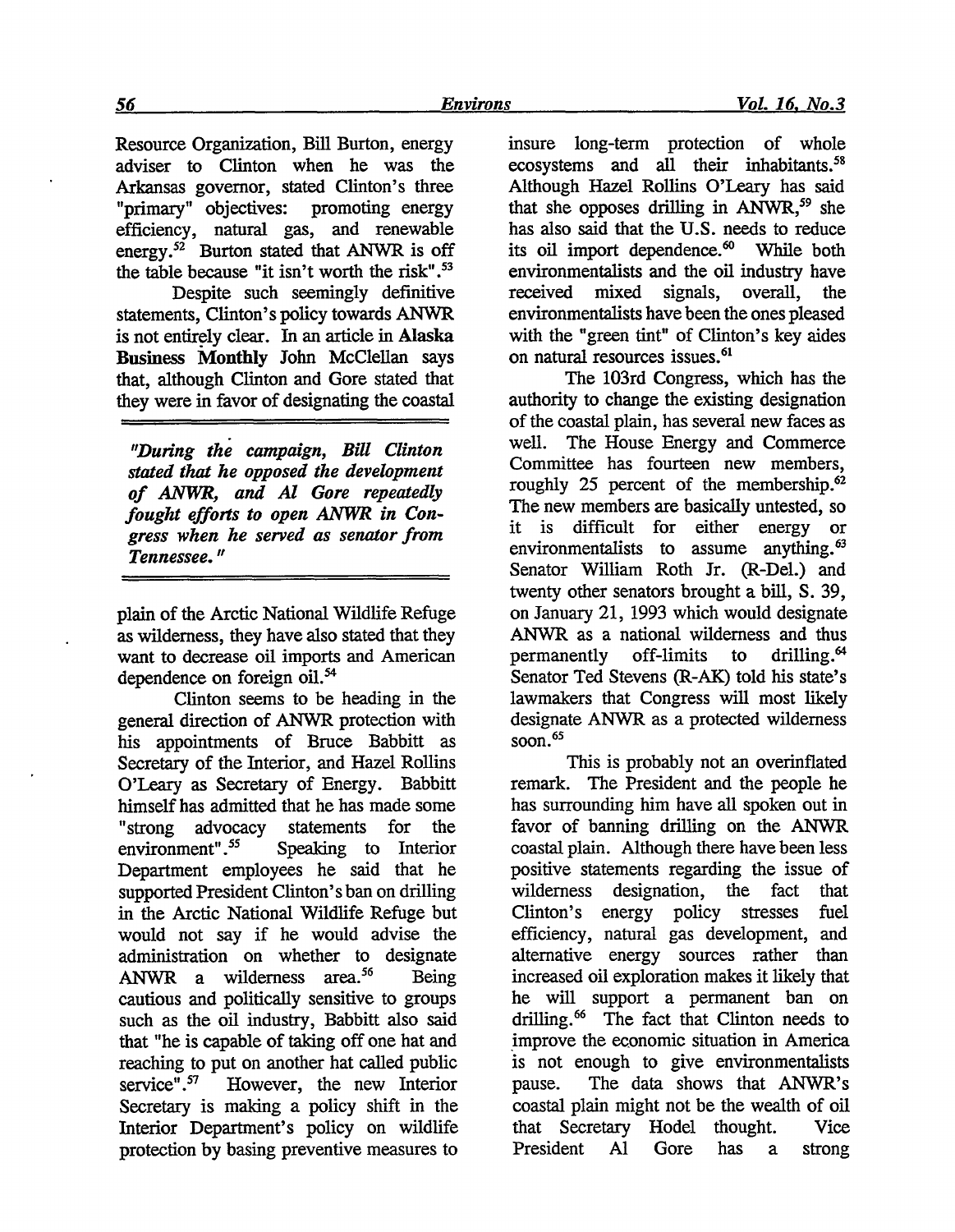are counting on him to use his influence to allowed to exist as it is, as wilderness. preserve the coastal plain. **All** indications

environmental record and is probably are that the present administration will ban sensitive to the fact that environmentalists drilling, and the land's beauty will be

> *Grace Wang is a graduating 3L at King Hall.*

## **ENDNOTES**

- **1.** Philip **A.** Davis, *To Drill or Nor To Drill,* Congressional Quarterly Weekly Report, v. 49, n.16, **p. 973** (April 20, **1991).**
- 2. Casey Bukro, *Oil, Environment Clash On An Arctic Stage,* Chicago Tribune, July **28, 1991 p. <sup>5</sup> .**
- **3.** Patrick Lee, *America's Energy Frontier,* Los Angeles Times, Sept. *15,* 1991, at **Al.**
- 4. Brad Knickerbocker, *Balancing oil and ecology in Arctic Alaska,* The Christian Science Monitor, July 30, 1991, at 6.
- *5. S.* Rep. No. 241, 102d Congress, *Arctic National Wildlife Refuge Protection,* (Nov. 25, 1991).
- *6. Id.*

**7.** *Id.*

**8.** Justice William **0.** Douglas, **My** Wilderness, as quoted in Midnight Wilderness: Journeys in Alaska's Arctic National Wildlife Refuge **by** Debbie **S.** Miller, **(1990) p. 170.**

*9. Id.* at 21-22.

**10.** *Id.* at **62.**

**11.** *Id.*

12. **U.S.** Congress, Office of Technology Assessment, Oil Production in the Arctic National Wildlife Refuge: The Technology **&** the Alaskan Oil Context, OTA-E-394 (February **1989) p. 6.**

**13.** Bukro, *supra,* n.2 at *5.*

14. Office of Technology Assessment, Cover letter accompanying the DOI ANWR assessment, (April 21, **1987),** at 25.

*15. Id.*

16. *Clinton Plan Would Hasten U.S. Oil Exit,* Oil **&** Gas Journal, July 1992, at 19.

17. Editorial, *Clinton Presidency Hikes ANWR Stakes,* Oil & Gas Journal, November 9, 1992. at 25.

**18.** Patrick *Lee,A/aska Oil Refuels An Old Debate,* Los Angeles Times, Sept. *15,* 1991, at **Al.**

19. Thomas W. Lippman, *Pressure for Arctic Oil Drilling Intensifies in Wake of Gulf War,* The Washington Post, March **26,** 1991, at *A3.* 20. Ray Tyson, *Some Wmners, Some Losers: Alaska's Oil Industry Review and Forecast,* Alaska Business Monthly, v. 9, no.2, sec.1, p.18 (Feb. 1993).

- 21. Office of Technology Assessment, *supra,* n. 12, at 12-13.
- 22. T. H. Watkins, Vanishing Arctic: Alaska's National Wildlife Refuge, 1988, **p.** 79. and Lee, *supra,* n. **18.**
- *23. Administration Believes ARCO Find Backs Argument to Develop ANWR,* Inside Energy With Federal Lands, October **26,** 1992, at 15. 24. *Id.*
- 25. Davis, *supra* n.1, at 972-973.

**26.** Brigid Schulte, *ANWR Environmental Studies Pit Administration Against Wilderness Proponents in Classic Catch-22,* States News Service, May 10, 1991.

**27.** Lee, *supra,* n. 3 at **Al.**

- **28.** George Lobsenz, *Senate Crushes Energy Bill Opponents, 90-5,* The Energy Daily, Feb. 7, 1992.
- **29.** Brigid Schulte, *Alaska's Major Resource Issues Left Hanging After 102nd Congress: Federal Money Flows,* States News Service, Oct. 16, 1992.
- 30. Watkins, *supra,* n. 22, at 75.
- 31. *Environmentalists See Extensive Damage If Arctic Wildlife Refuge Is Developed,* Daily Report For Executives, April 17, 1991, at A-18.

**32.** *Id.*

- **33.** Knickerbocker, *supra,* n. 4 at **6.**
- 34. Debbie **S.** Miller, Midnight Wilderness, (1990) at 61-62.
- **35.** *Id.*
- **36.** Lee, *supra* n.3, at **Al.**
- **37.** TomWicker, *The Big Giveaway,* The New York Tnes, Oct. **27, 1991,** see. 4, **p. E15(N), p. E15(L)** col. **5.**
- **38.** Watkins, *supra,* n.22, at **76.**
- **39.** Lee, *supra,* n.3, at **Al.**
- 40. Bukro, *supra,* n.2, at **5.**
- 41. Office **of** Technology Assessment, *supra,* n.12, at **57-58.**
- 42. Bukro, *supra,* n.2, at **5.**

43. *Environmentalists See Extensive Damage if Arctic Wildlife Refuge Is Developed,* Daily Report for Executives, April **17,** 1991, at. **A-18.** 44. **Id.**

45. **S.** Rep., *supra,* n.5.

46. **Id.**

47. Stephen **G.** Powell, *A risk analysis of oil development in the Arctic National Wildlfe Refuge; Simulation model of oil exploration, development and production precess in the Arctic National Wildlife Refuge, Alaska and its implications on the evaluation of the potential of the region,* The Energy Journal, v. 12, No. 3, **p.** 55, (July 1991).